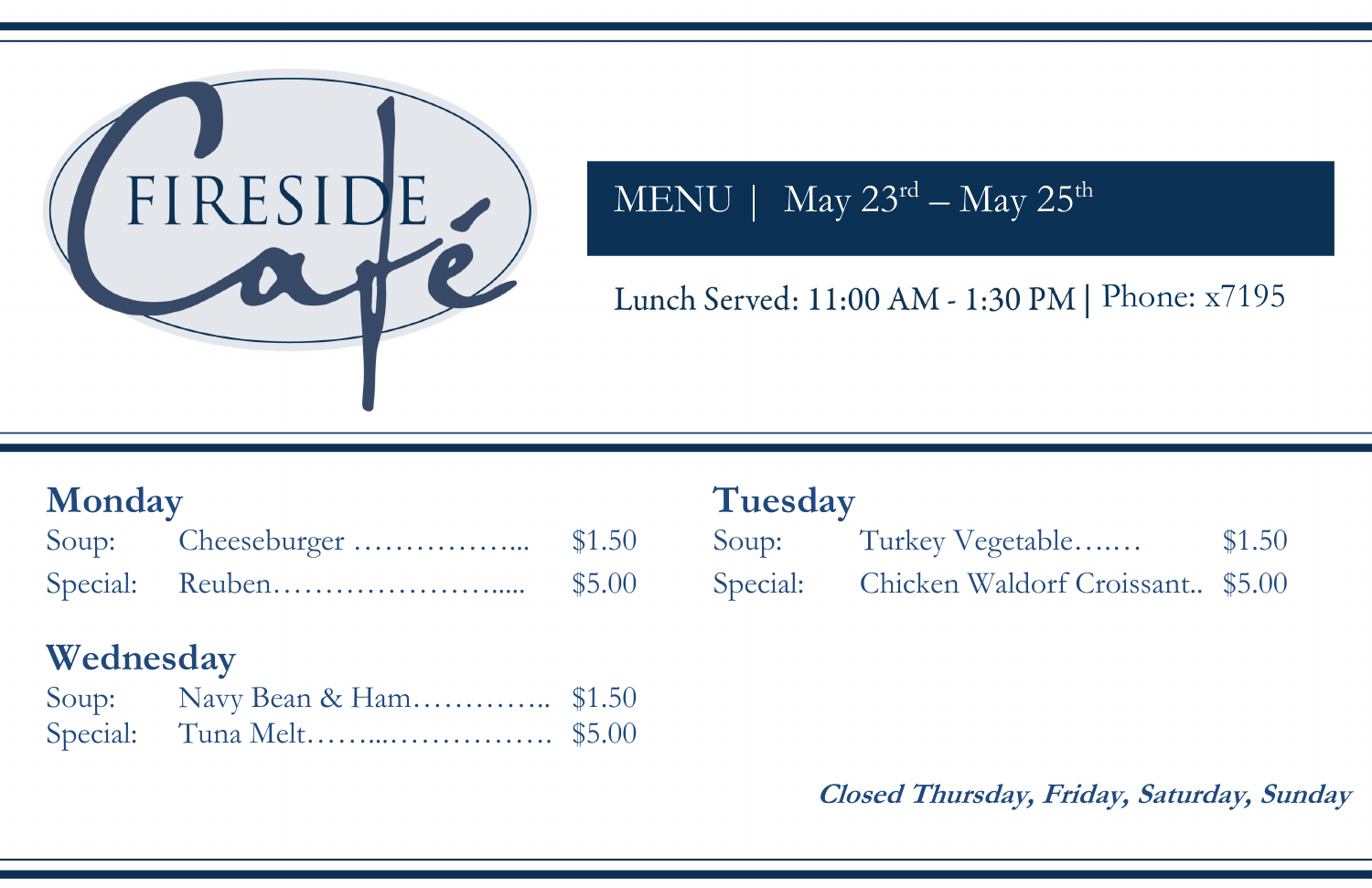**CONTACT US WITH QUESTIONS OR TO PLACE A TO-GO ORDER: X7383 OR 262.965.7383**

### **Caesar Salad**

with Parmesan cheese, croutons, cherry tomato, ith tomato focaccia bread.

### **k** Cutlet

regravy. Served with a wild rice and apple pilaf, dinner roll.

## **n** Sandwich

esh mozzarella, served on a Kaiser bun with a fruit.

### **I**r Chicken

le tossed with sweet and sour sauce served over n egg roll.

### **s** eak

with baked potato and fresh asparagus.

### **Stew**

ow cooked with Guinness and served with n.

## **Requirely**

en beans, cranberry sauce, and mashed  $SS.$ 

# **MAY 23 – MAY 29, 2022**

# **Daily Lunch Special Menu**

Lunch Served Seven Days a Week: 11:30 AM – 1:30 PM

|                                                                                                                                                                   | Meals are \$10.00 All Inclusive   Includes: Beverage, Soup, Salad, Entrée, and Dessert                                                       |
|-------------------------------------------------------------------------------------------------------------------------------------------------------------------|----------------------------------------------------------------------------------------------------------------------------------------------|
| MONDAY, MAY 23RD                                                                                                                                                  | <b>SOUP DU JOUR: CHEESEBURGER</b>                                                                                                            |
| Chili Dog<br>All beef hot dog smothered in homemade chili served with potato wedges, and corn.                                                                    | <b>Grilled Shrimp Caesar Sa</b><br>Grilled shrimp served over Romaine lettuce tossed with Parme<br>and Caesar dressing. Served with tomato 1 |
| MAY 24TH<br>TUESDAY,                                                                                                                                              | <b>SOUP DU JOUR: TURKEY VEGETABLE</b>                                                                                                        |
| Southwestern Salad<br>Grilled chicken breast and field greens tossed with roasted corn, avocado, diced tomato and<br>finished with red pepper ranch dressing.     | <b>Breaded Pork Cutlet</b><br>Pork cutlet lightly breaded and covered in rich pork gravy. Se<br>baby carrots, and a dinner rol               |
| MAY 25TH<br><b>WEDNESDAY,</b>                                                                                                                                     | SOUP DU JOUR: NAVY BEAN & HAM                                                                                                                |
| <b>Shells Florentine</b><br>Cheese stuffed shells topped with a Florentine cream sauce, served with a side of broccoli and garlic<br>bread.                       | <b>Caprese Chicken Sandwi</b><br>Grilled chicken, tomato, pesto mayonnaise, and fresh mozzai<br>side of fresh fruit.                         |
| MAY 26TH<br>THURSDAY,                                                                                                                                             | <b>SOUP DU JOUR: CHEDDAR BROCCOLI</b>                                                                                                        |
| <b>Beef Pot Roast</b><br>Tender roast beef simmered with carrots, onion, and celery in a rich beef gravy served with a side<br>of roasted potato and dinner roll. | <b>Sweet and Sour Chicker</b><br>Diced chicken breast with bell peppers and pineapple tossed w<br>fried rice with an egg roll.               |
| FRIDAY, MAY 27TH                                                                                                                                                  | <b>SOUP DU JOUR: TOMATO BISQUE</b>                                                                                                           |
| <b>Fish Fry</b><br>Beer battered cod and fried to a golden brown. Served with coleslaw, baked potato, and asparagus.                                              | <b>Swiss Steak</b><br>Beef round steak braised in a tomato gravy with baked                                                                  |
| MAY 28TH<br>SATURDAY,                                                                                                                                             | <b>SOUP DU JOUR: CHICKEN TORTILLA</b>                                                                                                        |
| Pesto ChickenTortellini<br>Cheese filled tortellini and grilled chicken tossed with pesto sauce served with a side of garlic bread<br>and California vegetables.  | <b>Irish Pork Stew</b><br>Roasted pork shoulder, parsnips, and apples slow cooked<br>colcannon.                                              |
| MAY 29TH<br>SUNDAY,                                                                                                                                               | <b>SOUP DU JOUR: BEEF BARLEY</b>                                                                                                             |
| <b>Blueberry French Toast</b><br>Egg battered blueberry bread topped with whipped cream and blueberries. Served with<br>smoked bacon and scrambled eggs.          | <b>Roast Turkey</b><br>Roast turkey breast with stuffing, gravy, green beans,<br>potatoes.                                                   |
|                                                                                                                                                                   |                                                                                                                                              |

River's Edge